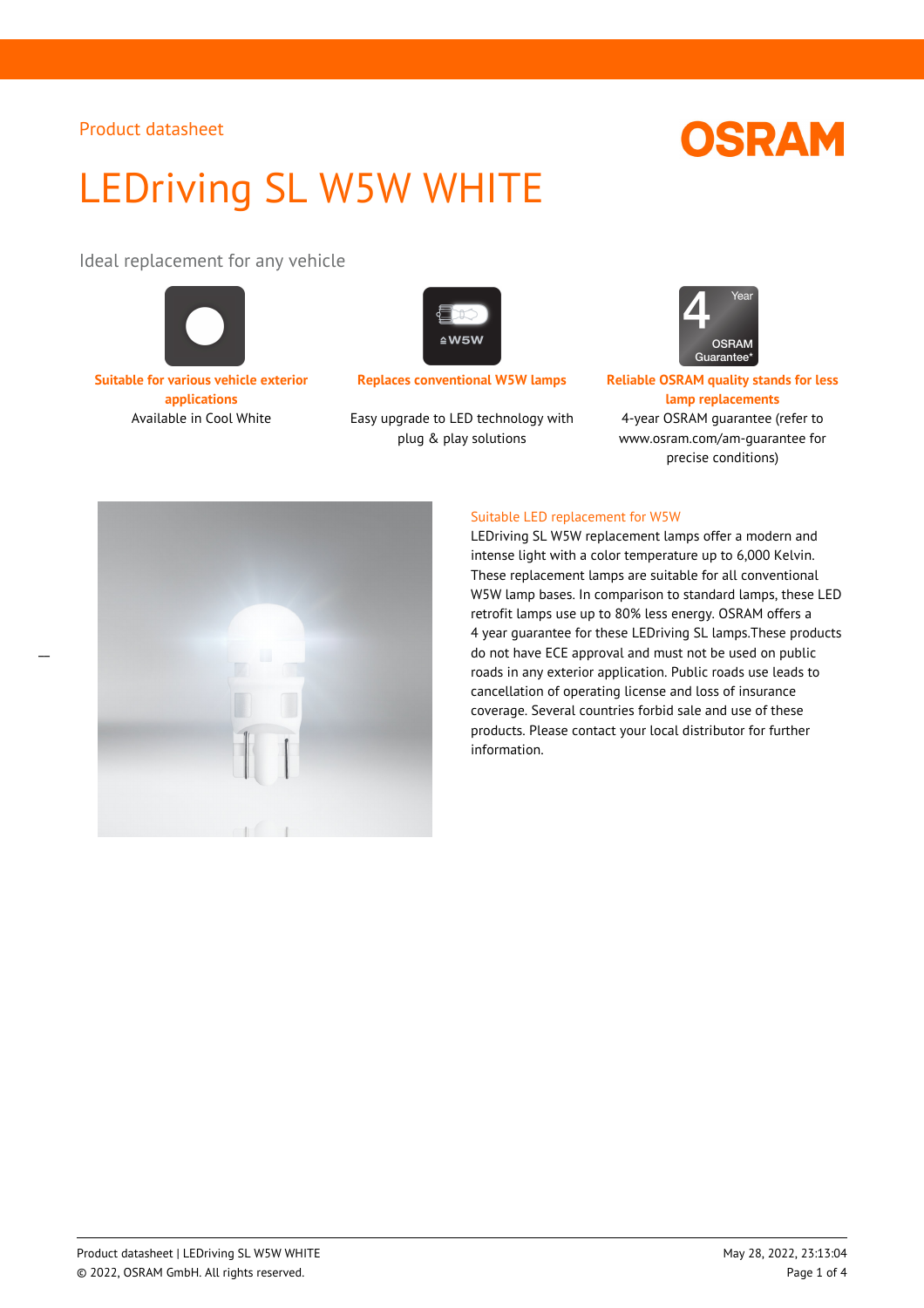## Technical data

## **Product information**

| Order reference                             | 2825DWP                                                |
|---------------------------------------------|--------------------------------------------------------|
| Product type (off-road vs. on-road)         | Off-road $\triangleq$ W5W                              |
| Application (Category and Product specific) | Mainly used for signal/indicator/interior applications |

### **Electrical data**

| Power input           | 1.12 W |
|-----------------------|--------|
| Nominal voltage       | 12.0 V |
| Nominal wattage       | 0.80 W |
| <b>Test voltage</b>   | 13.5 V |
| Power input tolerance | ±10%   |

## **Photometrical data**

| <b>Luminous flux</b>    | 70 lm      |
|-------------------------|------------|
| Luminous flux tolerance | ±25%       |
| Color temperature       | 6000 K     |
| Light color LED         | Cool white |

# **Dimensions & weight**

 $\overline{a}$ 



| <b>Diameter</b>       | $10.0$ mm |
|-----------------------|-----------|
| <b>Product weight</b> | 1.94q     |
| Length                | 26.8 mm   |

# **Lifespan**

| Lifespan B3 | 1500 h  |
|-------------|---------|
| Lifespan Tc | 4000 h  |
| Guarantee   | 4 years |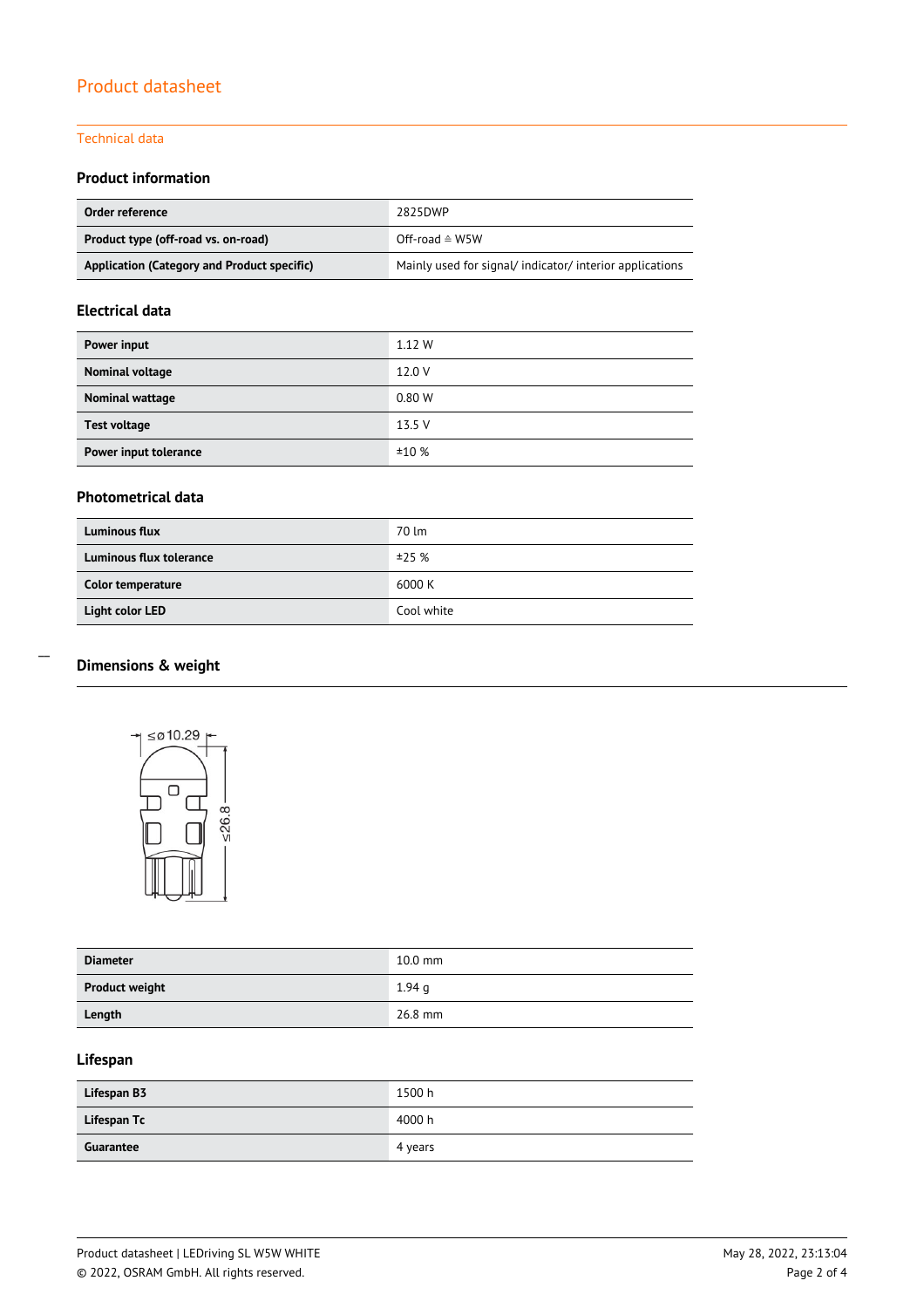## **Additional product data**

| <b>Base (standard designation)</b>       | W2.1x9.5d        |
|------------------------------------------|------------------|
| <b>Capabilities</b>                      |                  |
| <b>Technology</b>                        | LED <sup>1</sup> |
| <sup>1</sup> ) Light-emitting diode lamp |                  |
| <b>Country specific categorizations</b>  |                  |
| Order reference                          | 2825DWP          |

### **Environmental information**

| Information according Art. 33 of EU Regulation (EC) 1907/2006 (REACh) |                                                                                                       |  |
|-----------------------------------------------------------------------|-------------------------------------------------------------------------------------------------------|--|
| Date of Declaration                                                   | 23-02-2022                                                                                            |  |
| <b>Primary Article Identifier</b>                                     | 4052899620810                                                                                         |  |
| Candidate List Substance 1                                            | Lead                                                                                                  |  |
| CAS No. of substance 1                                                | 7439-92-1                                                                                             |  |
| <b>Safe Use Instruction</b>                                           | The identification of the Candidate List substance is<br>sufficient to allow safe use of the article. |  |
| Declaration No. in SCIP database                                      | d493a7ba-1e50-4adf-97d4-fe52b1e7a9c4                                                                  |  |

## Logistical Data

| <b>Product code</b> | <b>Product description</b>    | Packaging unit<br>(Pieces/Unit) | <b>Dimensions (length</b><br>x width x height) | <b>Volume</b>          | <b>Gross weight</b> |
|---------------------|-------------------------------|---------------------------------|------------------------------------------------|------------------------|---------------------|
| 4052899620810       | LEDriving $SL \triangleq W5W$ | Blister                         | $- X - X -$                                    |                        | 20.00 <sub>q</sub>  |
| 4052899620827       | LEDriving $SL \triangleq W5W$ | Shipping carton box<br>20       | 140 mm $\times$ 105 mm $\times$<br>146 mm      | $2.15$ dm <sup>3</sup> | 198.00 g            |

The mentioned product code describes the smallest quantity unit which can be ordered. One shipping unit can contain one or more single products. When placing an order, for the quantity please enter single or multiples of a shipping unit.

#### Download Data

|   | <b>File</b>                                                             |
|---|-------------------------------------------------------------------------|
|   | <b>Brochures</b><br>LEDriving Retrofits - Exchange overview (EN)        |
| 人 | <b>Brochures</b><br>618438_LEDriving RETROFIT application overview (EN) |